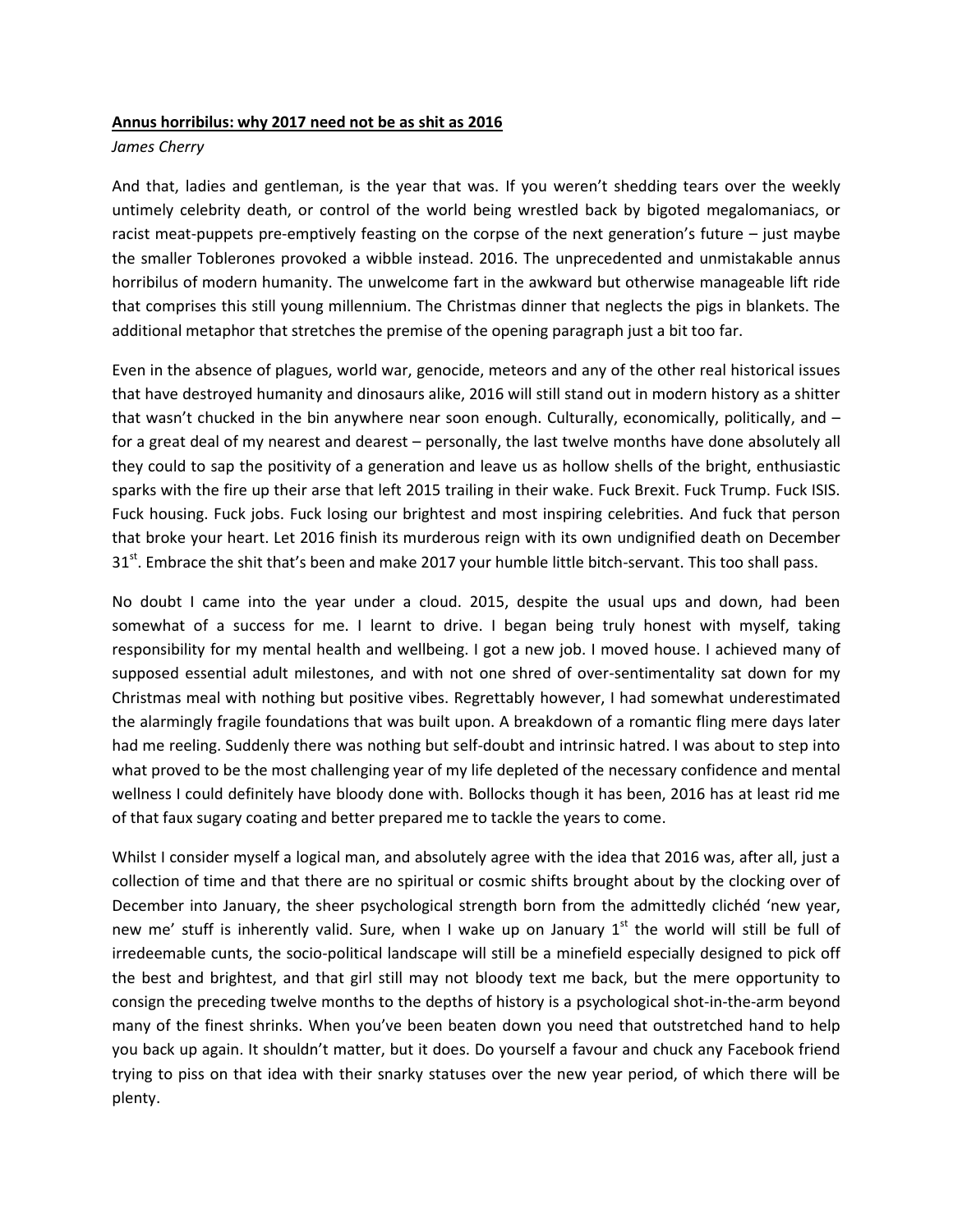So what do we have here? Well, I am not self-absorbed enough (not yet, anyway) to believe that only I have struggled this year. Indeed, for a generation of twenty-somethings coming to terms with the fact that the diamond-encrusted, unicorn-powered rainbow palaces we were promised as children aren't waiting for us at the end of a short road filled with degree-appropriate jobs and fulfilling relationships, depression and anxiety have become the words of the day. Having endured what is very likely the most harrowing, positivity-sapping twelve months in memory on top of that, it's no wonder we love a bloody good whinge. We simply weren't ready for the world to be so shitty and depressing, and 2016 took it upon itself to put that concept firmly in the limelight. As kids, our confidence was fed to be a hulking mass of entitlement and expectation, but as adults - abstract a term as that is to us - paranoia has gorged. We work shit jobs, we don't see our friends, we won't ever own a house, and romances will be fleeting and ultimately pointless. Feel free to nod along in polite agreement, kids.

Every generation has its social stigmas, of course, and on a smaller scale every individual will suffer with self-doubt at some stage in their life but there is just something, *something*, about *this* generation, at *this* very point in their lives that bellows problematic. Our over-pampered psyches hitting a roadblock of reality, perhaps? 2016 certainly provided that. For whatever reason, we've struggled to shake the entitled little brat moniker that was drummed into us, even with the best intentions, by fuck-ups of the Baby Boomers and the Generation X'ers. See? There I go again. It's everybody else's fault but mine. That's what my confidence tells me. Paranoia, however, stares a hole right through me and mumbles under his breath what an ungrateful little failed shit-stain I am. "It's just life, you massive penis, stop being so bad at it!"

See, there's a certain record-scratching moment that arrives at some point in every young adult's life, when the reality of just what we are doing on this planet begins to sink in, and any preconceived notions about what we 'deserve' start to dissipate. When that moment arrives, we fight or we flight. We crumble to pieces, or, we just get on with it. In a world where everybody is their own spin doctor, glossing up even the most tepid of life events in a nice shiny varnish of social media'd e-diarrhoea, it is easy to get lost in the idea that you sit, alone and unloved, in the void of the first category. Just you and your failed dreams.

Whilst in public I have I battled through with a Teflon-like resistance, behind the scenes everything that had upset me over the years - family, self-esteem issues, women, work - was amplified tenfold and given free reign to burn right through my psyche. Questions started to haunt me. Why had I fucked everything up? Why were none of my relationships working out? Why did I no longer feel close to my friends? Why can't I think of another one to pad out this paragraph?

A question can be the source of much enlightenment in the world, but when it rots and festers in the brain of somebody who feels like they've lost themselves, it can be destructive cunt-force of unimaginable devastation. When your life's plan doesn't come to fruition, when you suddenly start to wonder if you're indeed not the person you had built yourself up to be, where do you go from there? The feeling of emptiness was matched only by the feeling of failure. Whatever I had planned for myself, for my future, I had now reached the point where I was ready to give up on it all and succumb to unhappiness.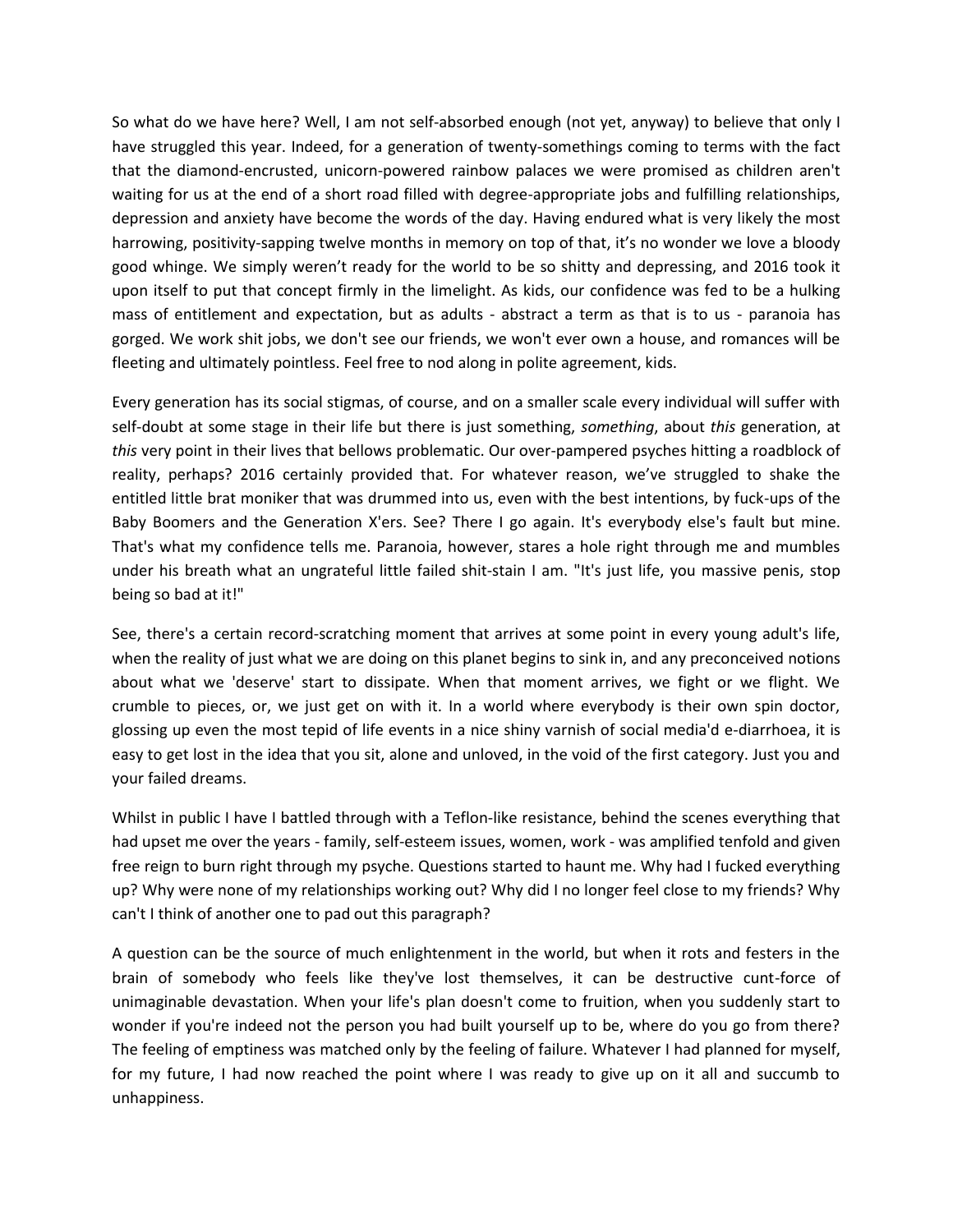## Until I didn't.

Don't get me wrong, I hate people that engage in uber-positivity as much as the next person – you know the sort, they can usually be found sharing Minion memes with some vapid, empty feel good quote attached – but there is definitely something to be said about informed positivity. Embrace the shit, don't ignore it, and use it to make your life better. If you've come here looking for advice for 2017, I guess this is it. 2016 was no doubt an awful, awful year for any number of reasons you care to conjure, and even with many things completely out of our control we can still muster the strength to make the little bubble we live in a little more homely.

I write this, now, as what I would even dare to consider a stable human being. At some point after years of tearing myself to shit-ribbons, I made a conscious decision to find my own way of re-evaluating and dealing with all the bullshit I had, honestly, laid at my *own* doorstep. Life became less about the bigger picture and more about whatever little wins I could muster. I let go of all the overgrown teenager schtick I was hanging on to for far too long. I removed myself from the self-imposed exile of the 'brave face' and started talking to friends and family about my issues. I spent time evaluating myself for who I really was, and not who I had expected myself to be. Over the last twelve months I have actually taken the time to get to figure out who I am, for the better, and like many recovery stories it involved hitting rock bottom first. Maybe someday I will be grateful to 2016 for that.

In truth, I'm not sure why I wrote this article, nor did I know where it would end up when I began typing. I guess, arrogance notwithstanding, I do consider myself to be quite wise and knowing what it is like to grow up without a voice or online presence truly depicting what's going on in the old noodle, I want to impart whatever dust fragments of acquired experience may prove useful to anybody reading. This year (or at least the tail end of it) I have focused on the friends and family that mattered to me most, and removed all the destructive personalities from my journey, including my own. I have failures as a human being. Lots of them. I'm miserable. I'm cynical. I'm lonely. I'm bitter. I'm unfulfilled. I am a lot of negative things. Having confidence is not in the denial of such characteristics, but in the owning of them. I *am* miserable. I *am* cynical. I *am* lonely. I *am* bitter. I *am* unfulfilled. So where do I go with that?

Well, I try (at least in a social setting) to enjoy it. I make jokes with friends about my failures with women. I'll have a laugh about failing to achieve my career aspirations. I'll pick fun about how I was in some of the darker moments in my life. At every opportunity, I'll play up to the cynical old man schtick and crack wise about the clichéd millennial poser aura I emit. I take the bile that has so often left me alone and in tears, and turn it into the laughter of myself and those around me. I exert confidence, even if it is born from paranoia. I take each little win, be it making a group of people laugh, helping a friend, or waking up one day and simply realising that that broken heart, that family argument, or that sense of overall human failure just isn't bothering me so much today.

Looking at the big picture is grand and all, but sometimes your therapy is in the most minute of windows, and right in front of your nose. I appreciate that may sound like one of those shit Minion memes I mentioned earlier – and for a cynical old shit like me it *is* difficult to reach such a level of \*gag\*